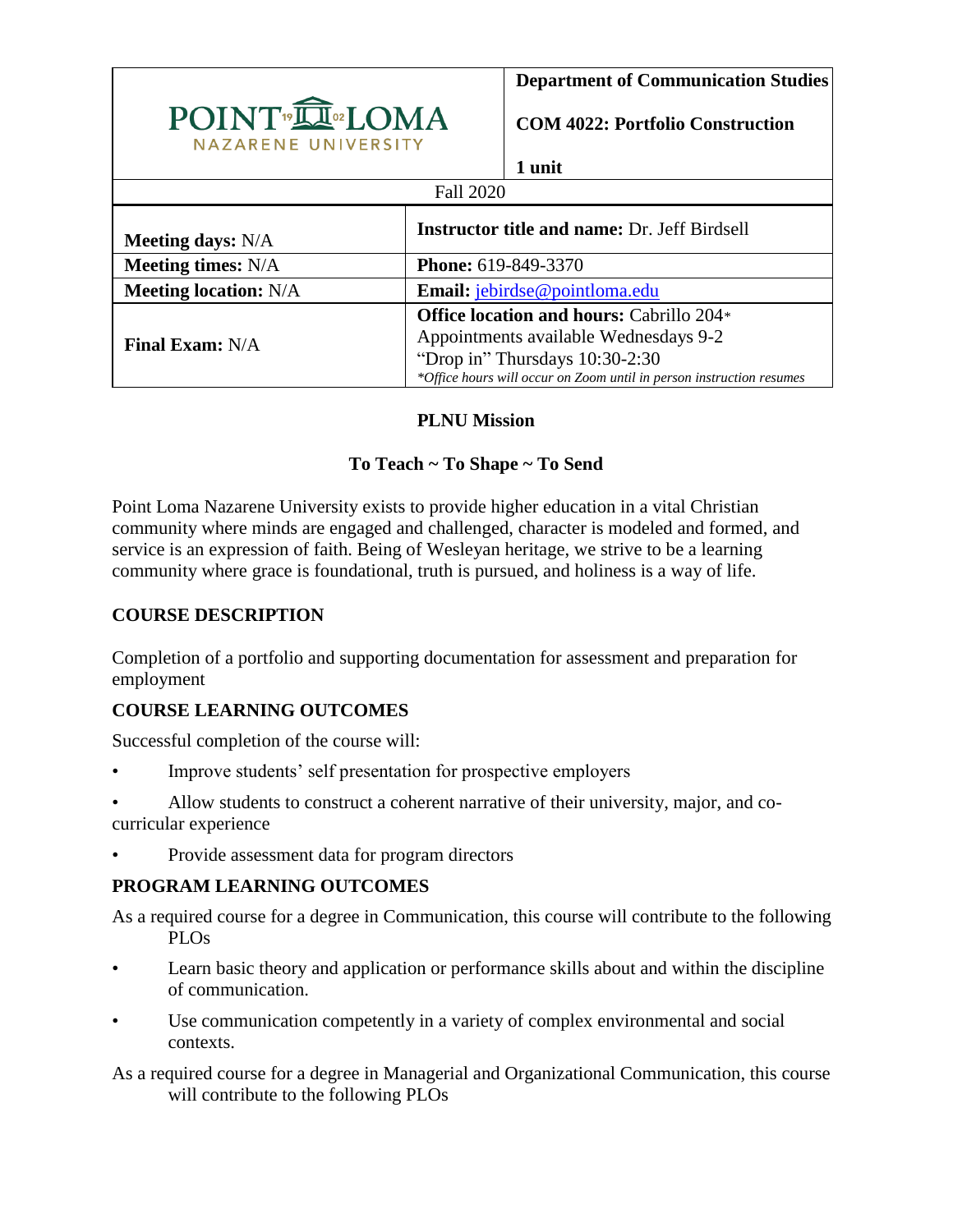- Develop a sophisticated understanding of communication as the negotiation of meaning.
- Display communication competence both verbally and nonverbally in interpersonal, small group, organizational, and intercultural contexts.
- Formulate a thesis, organize a complex idea, and support it with appropriate evidence using proper grammar and punctuation.
- Demonstrate an ability to present themselves in a professional manner including resume, interview skills, and presentations.
- Analyze and conduct original communication research (quantitative and qualitative) using scholarly journals, data bases, and collecting and analyzing empirical data.
- Demonstrate an understanding of basic theoretical concepts relative to organizational behavior including scientific management, systems theory, and organizational culture.
- Integrate a Christian perspective of values and ethics in their communication in interpersonal, small group organizational and intercultural contexts.
- Develop an awareness of multiple approaches to leadership and develop a personal leadership philosophy.

# **COURSE CREDIT HOUR INFORMATION**

In the interest of providing sufficient time to accomplish the stated Course Learning Outcomes, this class meets the PLNU credit hour policy for a 1 unit class delivered over 15 weeks. It is anticipated that students will spend a minimum of 37.5 participation hours per credit hour on their coursework. For this course, students will spend an estimated 37.5 total hours (averaging 2.5 hours/week) meeting the course learning outcomes.

## **ASSESSMENT AND GRADING**

The course will consist of independent work with submissions of your work throughout the semester on Canvas.

All assignments must be completed at a satisfactory level to pass the course. If one's missing, you will not get credit for the course. Any work submitted that is submitted but does not meet the criteria for completion will be marked as "incomplete" and require improvement. The assignment should be resubmitted within a week (7 days) after being notified that it needs to be improved. If the assignment remains unsatisfactory after that week, I will contact you to discuss your interest in remaining enrolled in, and passing, the course.

# **INCOMPLETES AND LATE ASSIGNMENTS**

All assignments are to be submitted by the dates posted in Canvas. Habitual late submissions will result in a conversation about your interest in remaining enrolled in, and passing, the course. The most likely time for your computer/internet connection to crash is minutes before an assignment is due. Please plan ahead.

# **PLNU ATTENDANCE AND PARTICIPATION POLICY**

Regular and punctual attendance at all **synchronous** class sessions is considered essential to optimum academic achievement. If the student is absent for more than 10 percent of class sessions (virtual or face-to-face), the faculty member will issue a written warning of deenrollment. If the absences exceed 20 percent, the student may be de-enrolled without notice until the university drop date or, after that date, receive the appropriate grade for their work and participation. In some courses, a portion of the credit hour content will be delivered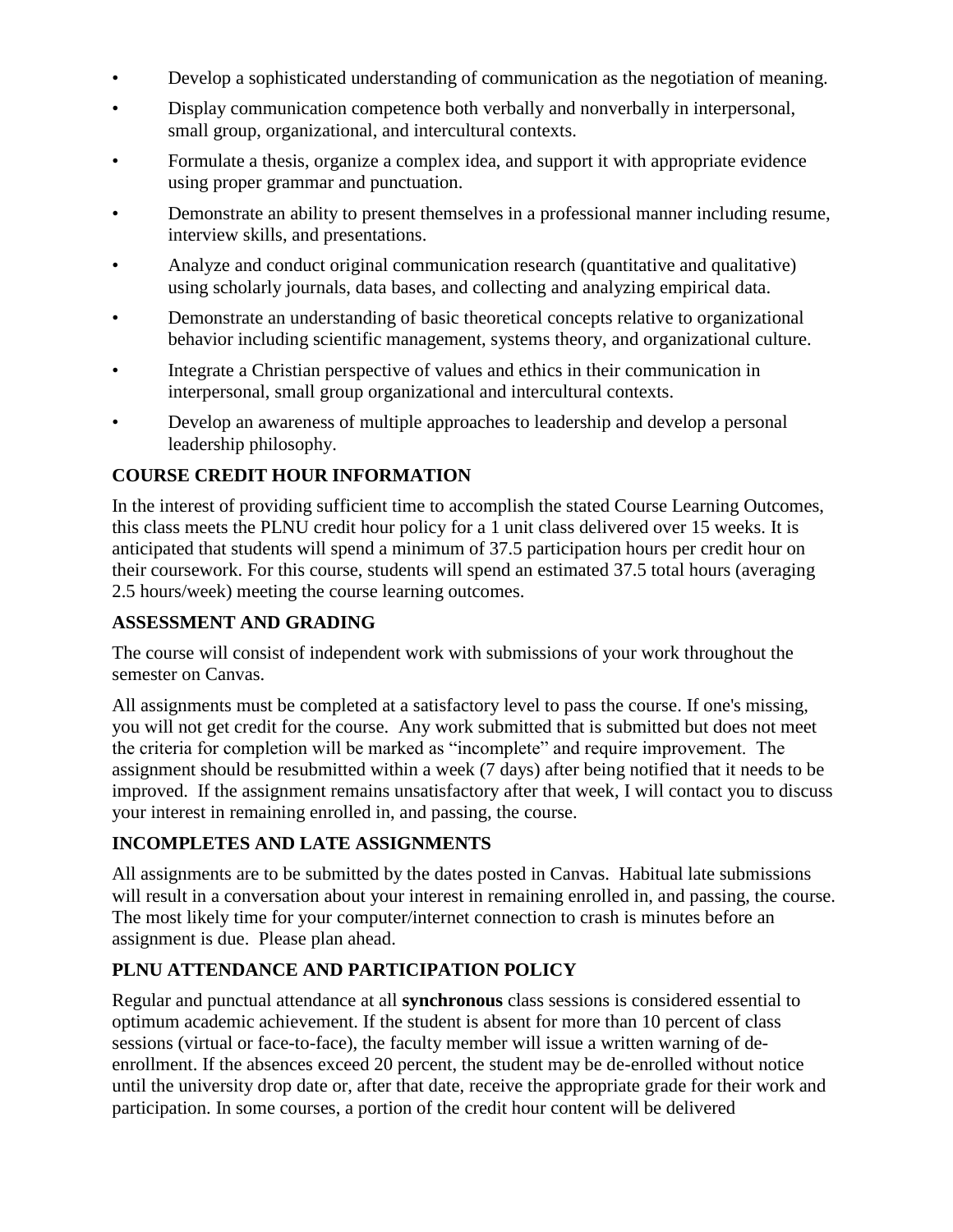**asynchronously** and attendance will be determined by submitting the assignments by the posted due dates. See [Academic Policies](https://catalog.pointloma.edu/content.php?catoid=46&navoid=2650#Class_Attendance) in the Undergraduate Academic Catalog. If absences exceed these limits but are due to university excused health issues, an exception will be granted.

#### **Asynchronous Attendance/Participation Definition**

A day of attendance in asynchronous content is determined as contributing a substantive note, assignment, discussion, or submission by the posted due date. Failure to meet these standards will result in an absence for that day. Instructors will determine how many asynchronous attendance days are required each week.

## **PLNU COPYRIGHT POLICY**

Point Loma Nazarene University, as a non-profit educational institution, is entitled by law to use materials protected by the US Copyright Act for classroom education. Any use of those materials outside the class may violate the law.

## **STATE AUTHORIZATION**

State authorization is a formal determination by a state that Point Loma Nazarene University is approved to conduct activities regulated by that state. In certain states outside California, Point Loma Nazarene University is not authorized to enroll online (distance education) students. If a student moves to another state after admission to the program and/or enrollment in an online course, continuation within the program and/or course will depend on whether Point Loma Nazarene University is authorized to offer distance education courses in that state. It is the student's responsibility to notify the institution of any change in his or her physical location. Refer to the map on **State Authorization** to view which states allow online (distance education) outside of California.

#### **PLNU ACADEMIC HONESTY POLICY**

Students should demonstrate academic honesty by doing original work and by giving appropriate credit to the ideas of others. Academic dishonesty is the act of presenting information, ideas, and/or concepts as one's own when in reality they are the results of another person's creativity and effort. A faculty member who believes a situation involving academic dishonesty has been detected may assign a failing grade for that assignment or examination, or, depending on the seriousness of the offense, for the course. Faculty should follow and students may appeal using the procedure in the university Catalog. See [Academic Policies](https://catalog.pointloma.edu/content.php?catoid=41&navoid=2435#Academic_Honesty) for definitions of kinds of academic dishonesty and for further policy information.

#### **PLNU ACADEMIC ACCOMMODATIONS POLICY**

While all students are expected to meet the minimum standards for completion of this course as established by the instructor, students with disabilities may require academic adjustments, modifications or auxiliary aids/services. At Point Loma Nazarene University (PLNU), these students are requested to register with the Disability Resource Center (DRC), located in the Bond Academic Center [\(DRC@pointloma.edu](mailto:DRC@pointloma.edu) or 619-849-2486). The DRC's policies and procedures for assisting such students in the development of an appropriate academic adjustment plan (AP) allows PLNU to comply with Section 504 of the Rehabilitation Act and the Americans with Disabilities Act. Section 504 prohibits discrimination against students with special needs and guarantees all qualified students equal access to and benefits of PLNU programs and activities. After the student files the required documentation, the DRC, in conjunction with the